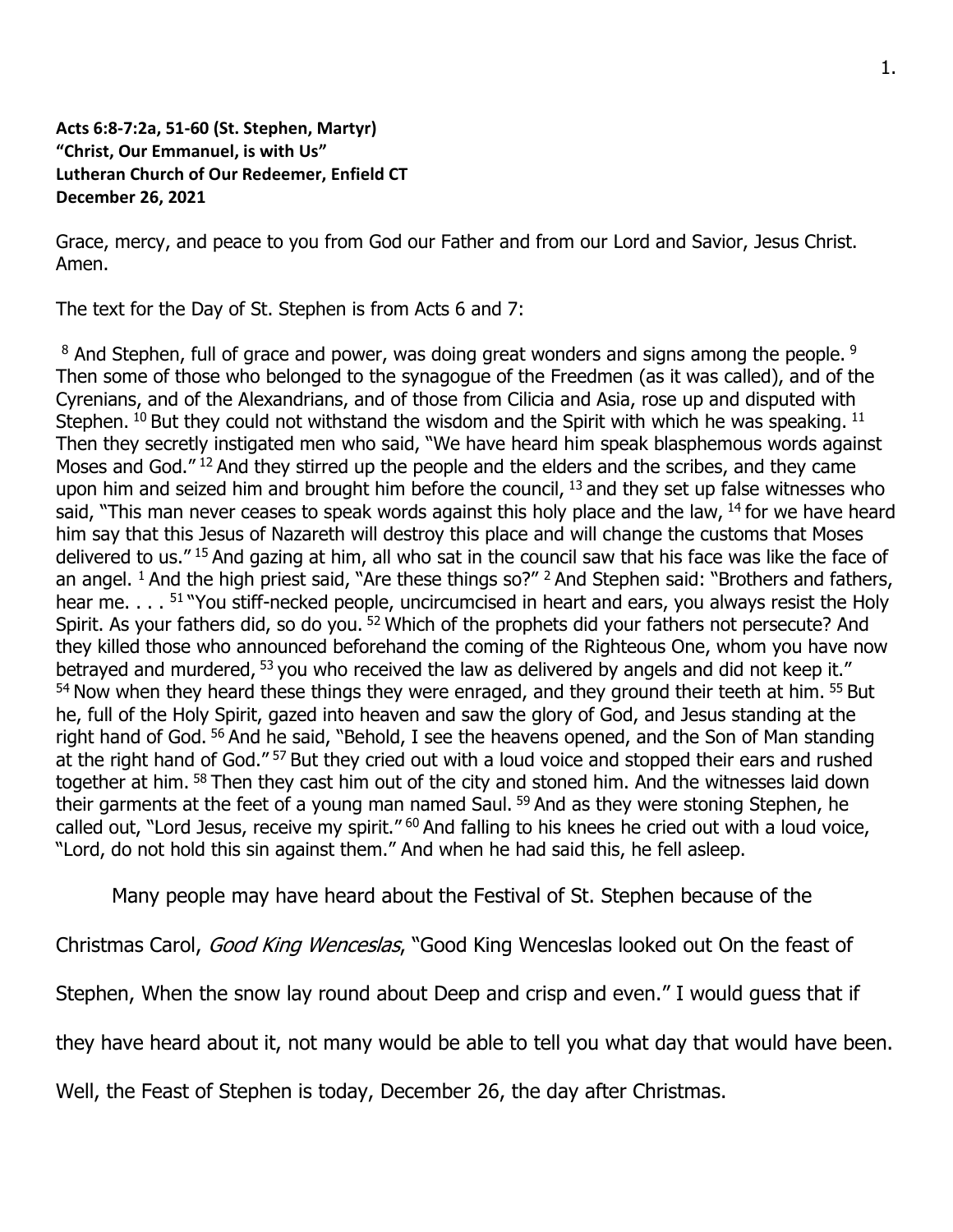Observing the Festival of St. Stephen, the first martyr of Christ, on the day after Christmas probably comes as a bit of shock to our modern-day sensitivities. Shouldn't we still be thinking about shepherds and mangers, angels, and the newborn Jesus wrapped in swaddling clothes? Instead, we are reflecting on the life and death of Stephen, the first of the noble army of martyrs—those who were killed because of their faith in Jesus Christ as Lord and Savior.

We first lean about Stephen in Acts, chapter 6. He was one of the first seven deacons, the ministry set up by the apostles for directing the practical affairs of the Church, especially for the relief of the poor and the widow. Luke writes in the Book of Acts that Stephen was "a man full of faith and of the Holy Spirit" (Acts 6:5 ESV). As Stephen served in this diaconal ministry of the Church, he was "full of grace and power" and "was doing great wonders and signs among the people." The Lord, according to His grace, used Stephen as His instrument through whom the Lord Himself worked miracles when and where the Holy Spirit desired. These signs and wonders pointed to the validity of the witness Stephen gave to the Lord Jesus Christ. Stephen gave witness in the synagogue of the Freedmen that Jesus was indeed the promised Messiah and Savior.

When those who belonged to the synagogue could not win their debate with Stephen, they decided to conspire against him. Stephen was brought before the Jewish ruling council, the Sanhedrin. This is the same council before whom Jesus Himself stood not long before. Stephen, like His Lord Jesus, was charged by false witnesses. They claimed he was speaking blasphemous words against Moses and against the temple. The high priest asked Stephen if the accusations were true. Then Stephen preached a powerful sermon, giving the history of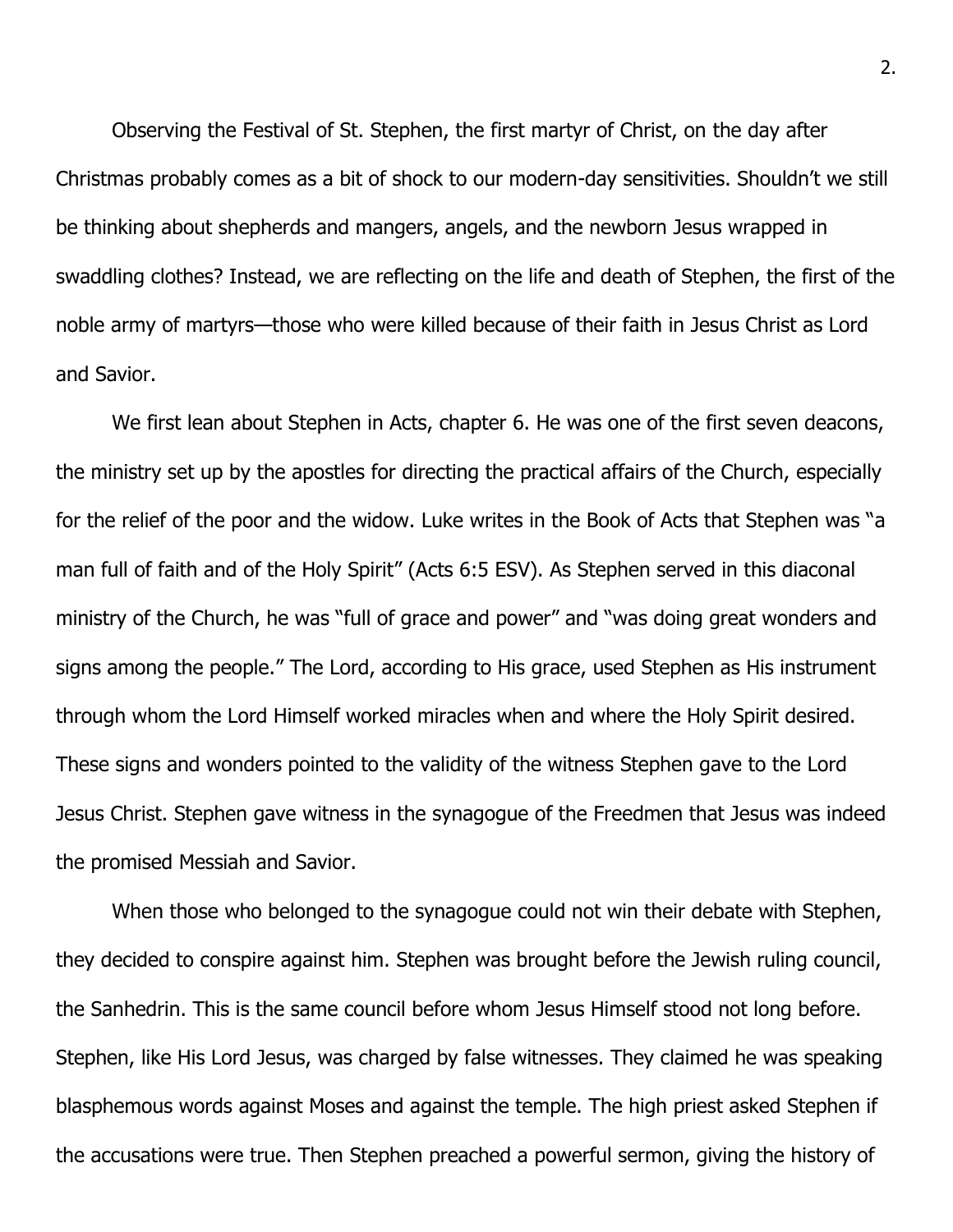God's people going back to Abraham and the patriarchs, then to Moses and the Exodus. This message, of which our reading from Acts includes just the conclusion, indicted the people of Israel for always resisting the Holy Spirit, killing the prophets, and now having killed the Righteous One, the Lord Jesus.

The enraged council and crowd ground their teeth against Stephen in anger. Did Stephen notice? He was focused on something—Someone—else. "He, full of the Holy Spirit, gazed into heaven and saw the glory of God, and Jesus standing at the right hand of God. And he said, 'Behold, I see the heavens opened, and the Son of Man standing at the right hand of God.'" The mob literally stopped their ears and ran at Stephen. They dragged him from the city and stoned him to death. As he was dying, Stephen prayed for his enemies and persecutors, even as His Lord had done at the cross, "Lord Jesus, receive my spirit. Lord, do not hold this sin against them." In the words of Jesus, "Father, forgive them." And when Stephen had prayed, he fell asleep in Christ.

The martyrdom of Stephen reminds us of something we need to remember: this world is a fallen world. It is a world in which our adversary, the devil, still prowls around like a roaring lion, seeking to frighten and devour us. So even though Christmas teaches us that God is with us, Emmanuel, we can expect many trials and heartaches in this world.

The account of Stephen takes us even further. It teaches us that many of our conflicts come as a direct result of our confessing Christ and His Word. If Stephen had kept his faith to himself, or at least kept it inside the small circle of believers, he could have avoided conflict. But he loved his Savior and his countrymen too much to let them perish in unbelief. It was Stephen's public confession of Jesus Christ as Lord that led to his death.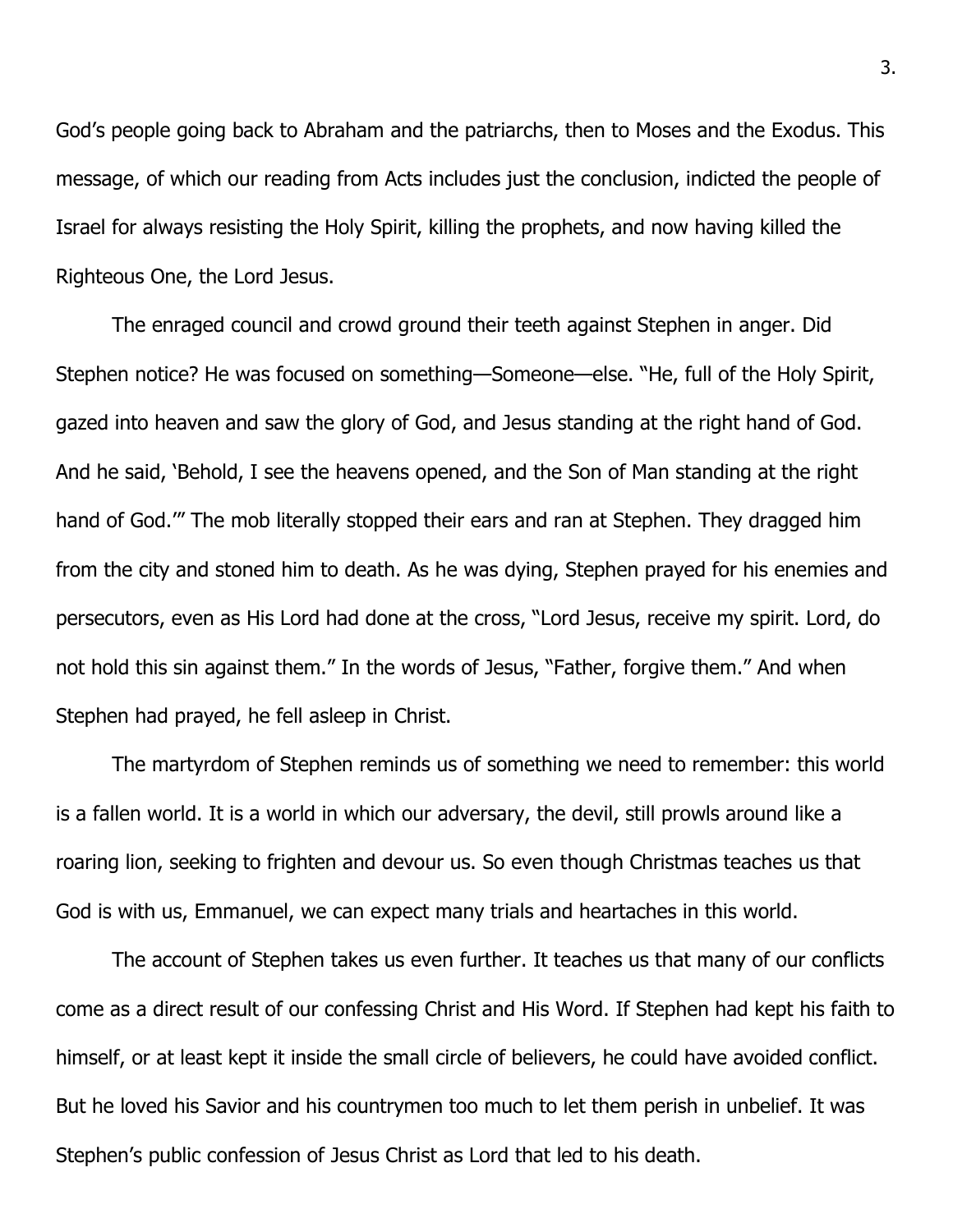In the same way, our confession of Christ and His Word can lead to conflict. Though none of us has yet experienced persecution to the extent that Stephen did, many of us have died "little deaths" for the sake of Christ. Perhaps that came in the form of conflict between a parent and a child, one of whom departed from the faith; or a smear campaign against us or our church body by those who think our faith is too rigid or outdated. Perhaps it came in the form of mockery from colleagues at work. The story of Stephen reminds us how true this is: the more boldly we confess our faith in Jesus as Lord, the more likely we are to suffer conflict with our world. This is most surely more true today than it has ever been for us. Every day it becomes more likely that we will feel the pressure just to keep our faith to ourselves. To counter that pressure in a world like ours, we truly need the assurance that God is with us always.

Remember what Stephen did in the darkest hour of his persecution? "He looked up to heaven and saw the glory of God, and Jesus standing at the right hand of God" (Acts 7:55). It is in Christ that Stephen found the assurance that God was with him, in spite of his enemies and their threats. This same Christ, whom Stephen believed and confessed, had given up the riches of heaven, had come to earth, and was born in a manger. This Christ, whom Stephen saw enthroned in heaven, is the same One who had suffered and died as the sacrifice for Stephen's sins on a Roman cross. The Savior who had paid such a great price for Stephen's salvation would never desert him in his hour of need. Seeing Christ gave Stephen assurance that God was with him.

We have the same assurance. No, you and I have not seen Christ visibly in the way that Stephen did. But we have seen Him just as certainly in His Word and Sacraments. Every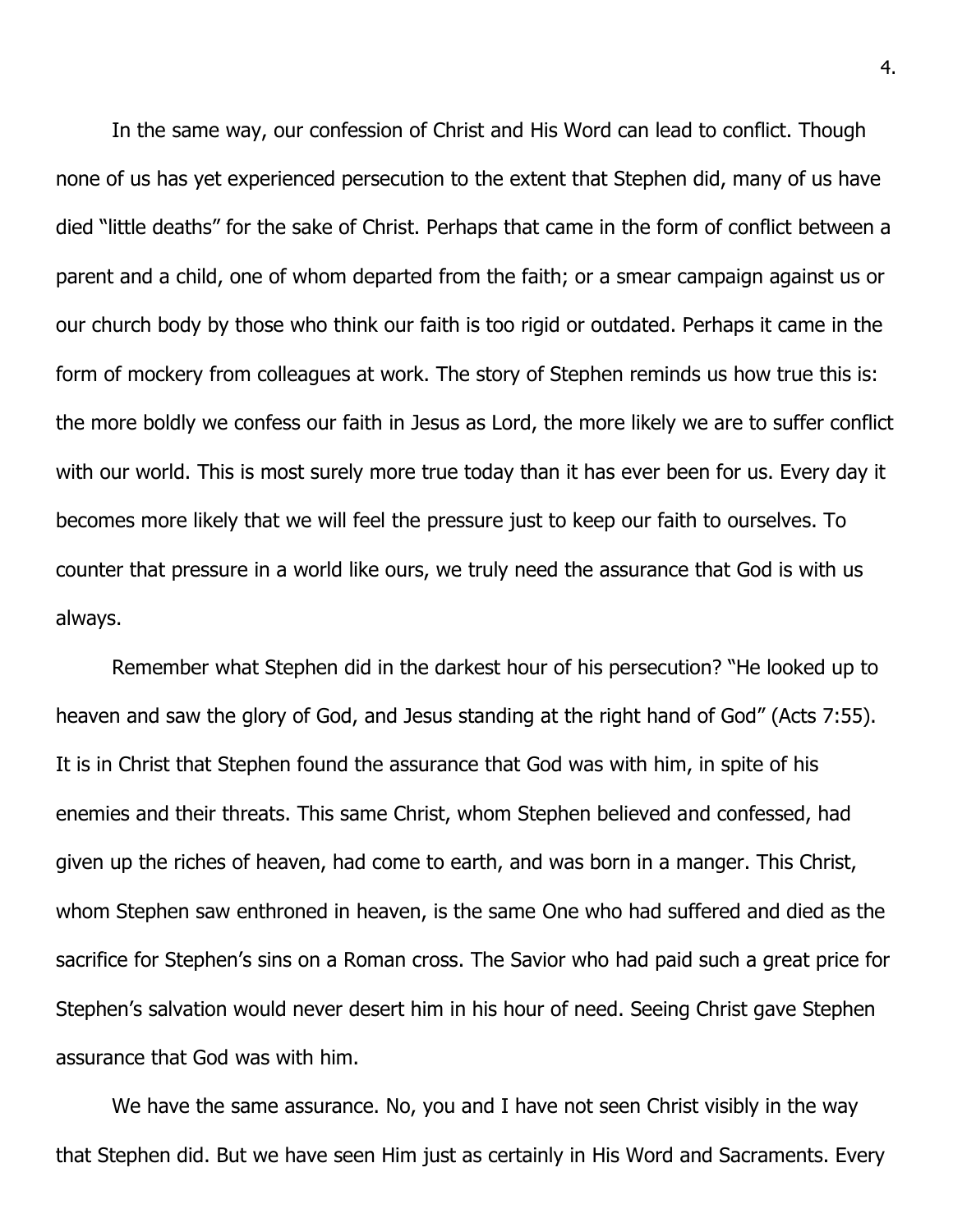time we read our Bible or devotion book or listen to a sermon, we see Christ and His love for us. We see how much Jesus sacrificed for our salvation, and we are assured again that He will never leave us or forsake us. Every time we come to the Lord's Supper, we eat and drink the true body and blood that Christ gave up into death on the cross for the forgiveness of sins, and we are assured again of our Lord's commitment to us even in our dark times.

In this world we endure trials and troubles. Sometimes we suffer severely. But as we look to our Savior with the gift of Baptismal faith and trust, we see One who knows what it is to suffer. We see the One who once cried out to His Father, "My God, My God, why have you forsaken me?" Because Jesus was forsaken by His Father as He bore our sin for us, we know that we never will be left alone. As we gaze intently upon our Savior Jesus with the eyes of faith, God shows us that He is with us, even in our worst suffering.

God's gracious presence with us then gives us courage to confess our Savior and His Word to others. Now, it's not easy to be bold confessors of the Savior. Where do we find courage like Stephen's? In Jesus' promise to be with us. Hasn't He promised to be with us as we confess Him? Hasn't He promised to give us the strength to do so? After Jesus commissioned His Church to "go and make disciples of all nations," He added the promise, "I am with you always, to the very end of the age" (Mt 28:20). Before our Lord ascended into heaven, He promised His followers that He would not leave them as orphans, but would send the Holy Spirit to help them testify about Him (Jn 15:26–27).

Richard Wurmbrand, a Romanian pastor, tells of being imprisoned with another Christian who had been tortured terribly (Reaching Toward the Heights, 1977). When he and other prisoners would fret over their sorrows, this prisoner would say to them, "If the outlook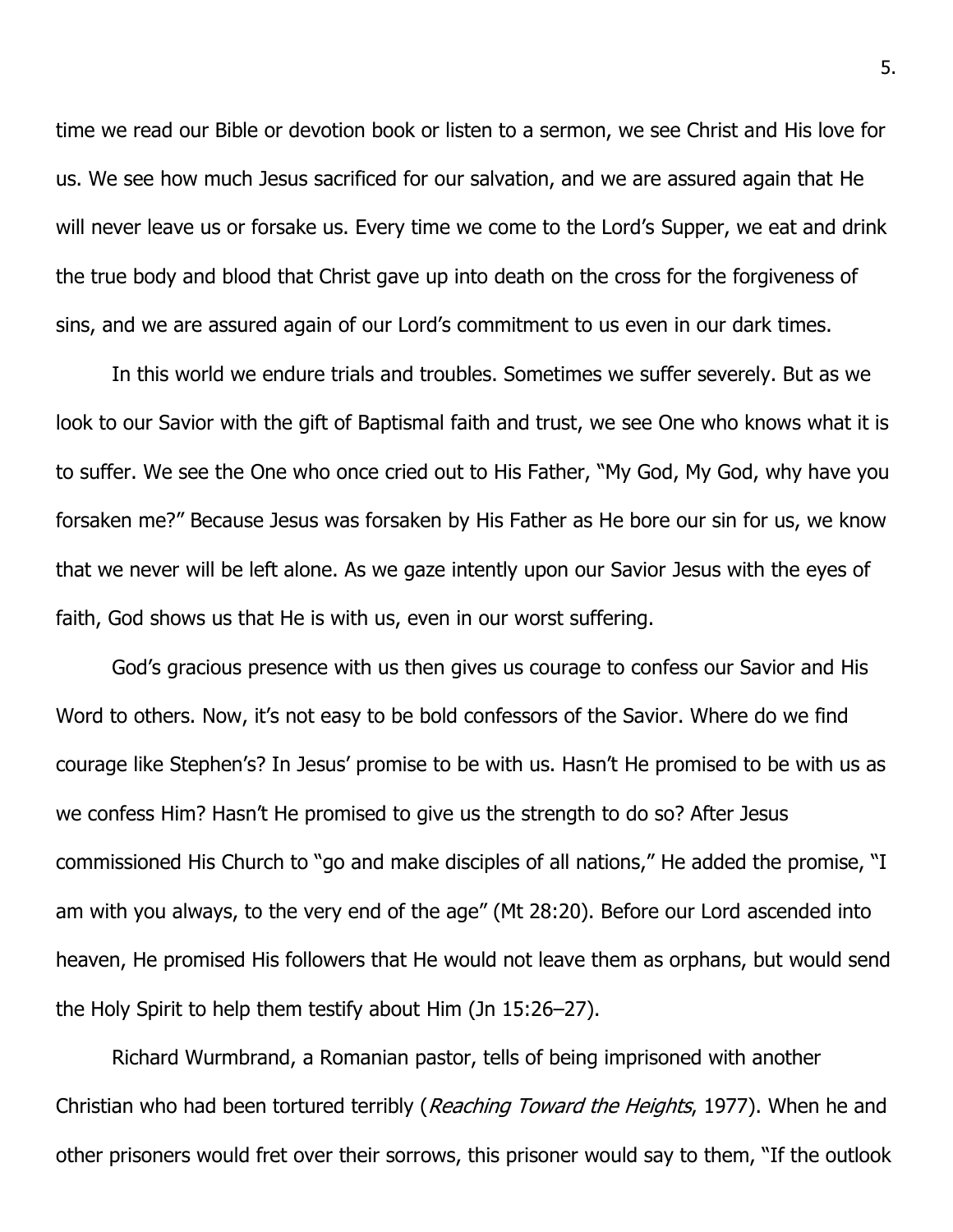is bad, try the uplook." Then he would remind them of how Stephen, when he was surrounded by hostile men who were about to stone him, looked up to Christ for courage. It is in the "uplook" that we also find courage, even when the outlook seems bad. Knowing God is with us in Christ Jesus by the power of the Holy Spirit, we find courage to walk in the way of our Savior. We have courage because we know that the God who is with us works all things together for our good (Rom 8:28). The "good" here means especially our salvation from sin and death and the glory of God.

This good is even seen in the martyrdom of Stephen. After his death, intense persecution scattered the members of the Jerusalem church. Many fled Jerusalem and went to the regions of Judea and Samaria. But God used this scattering to accomplish His plan. Jesus had told His disciples that they would be his witnesses in Jerusalem, Judea, Samaria, and the ends of the earth (Acts 1:8). Persecution was the tool the Lord used to enable them to do that. The Christians established churches wherever they went and, inspired by Stephen's witness, they boldly proclaimed the Gospel.

How many thousands of souls were saved as a result of this? Only God knows. Think of the impact that Stephen's courageous confession must have had even on the enemies of the Gospel. Think of how Stephen's prayer for their forgiveness must have pierced their hearts. Could his faithfulness to Christ have made a lasting impression on some of those enemies?

I pray that it did. And I know that God can also use our faithfulness to Christ to make an impact on others and bring honor to His saving name. Think of the impact that a father's example of faithfulness to Christ and His Word might have on his children. Think of how, when we forgive our enemies, our action speaks to them about the love and forgiveness we